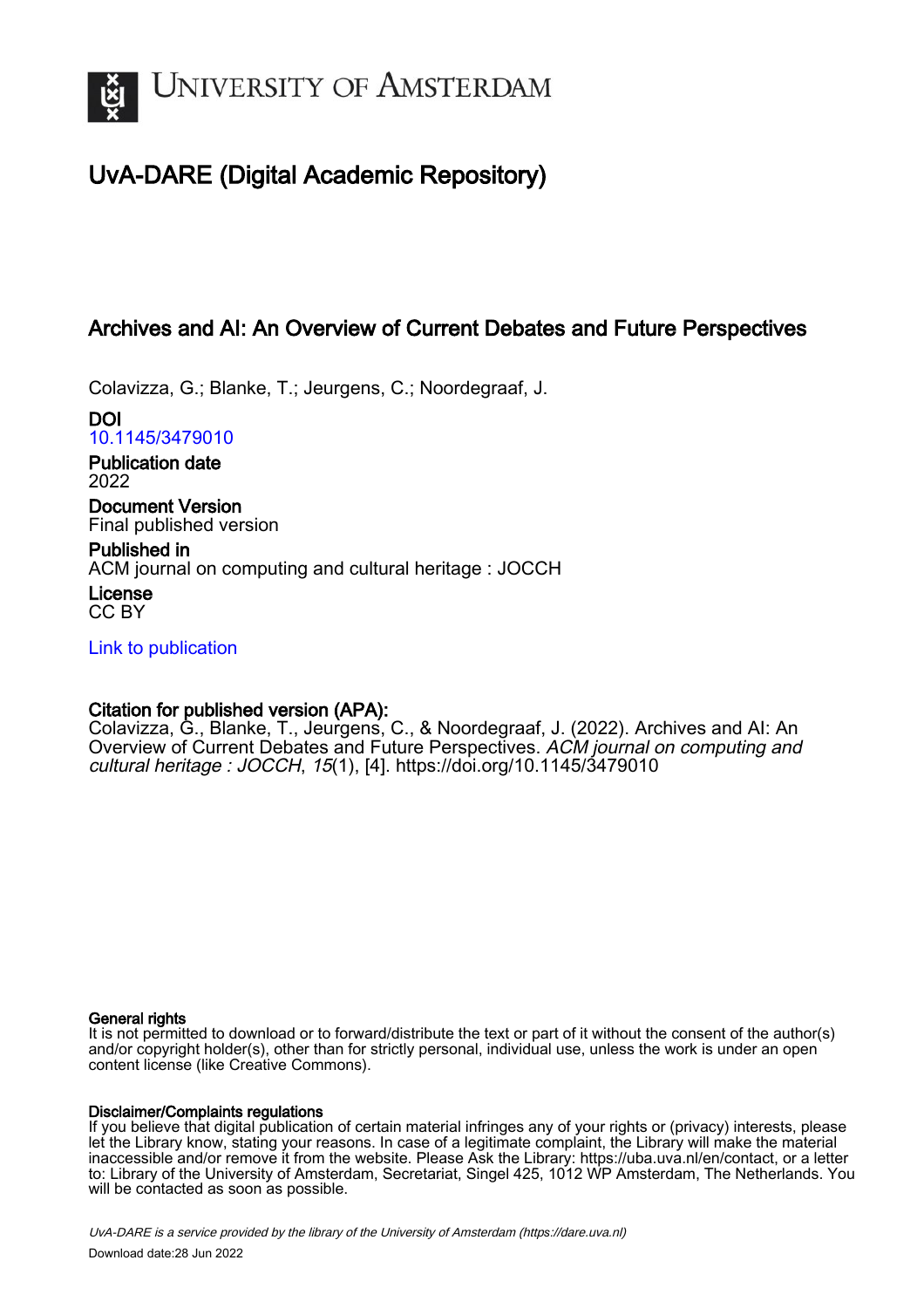# **Archives and AI: An Overview of Current Debates and Future Perspectives**

# GIOVANNI COLAVIZZA, TOBIAS BLANKE, CHARLES JEURGENS, and JULIA NOORDEGRAAF, University of Amsterdam, Amsterdam, The Netherlands

The digital transformation is turning archives, both old and new, into data. As a consequence, automation in the form of artificial intelligence techniques is increasingly applied both to scale traditional recordkeeping activities, and to experiment with novel ways to capture, organise, and access records. We survey recent developments at the intersection of Artificial Intelligence and archival thinking and practice. Our overview of this growing body of literature is organised through the lenses of the Records Continuum model. We find four broad themes in the literature on archives and artificial intelligence: theoretical and professional considerations, the automation of recordkeeping processes, organising and accessing archives, and novel forms of digital archives. We conclude by underlining emerging trends and directions for future work, which include the application of recordkeeping principles to the very data and processes that power modern artificial intelligence and a more structural—yet critically aware—integration of artificial intelligence into archival systems and practice.

#### CCS Concepts: • **Computing methodologies** → **Machine learning**; • **Applied computing** → **Arts and humanities**;

Additional Key Words and Phrases: Archives, recordkeeping, machine learning, artificial intelligence

#### **ACM Reference format:**

Giovanni Colavizza, Tobias Blanke, Charles Jeurgens, and Julia Noordegraaf. 2021. Archives and AI: An Overview of Current Debates and Future Perspectives. *J. Comput. Cult. Herit.* 15, 1, Article 4 (December 2021), 15 pages. <https://doi.org/10.1145/3479010>

## 1 INTRODUCTION

Long before big data as an idea had been invented, archives already measured their collections in kilometers of files and folders. Worldwide large-scale digitisation efforts have by now transformed at least some of these collections into digital data. Next to these, from the 1990s onwards, governments and other institutions with archival interests have increasingly worked digitally. This change did not immediately lead to a transformation of archival practice and workflows. The archival process still remained defined largely by manual appraisal, selection, and review as long as the size of the collections and records still allowed this. However, the time window of this shift is closing fast. More and more archival collections are digitised and new born-digital records at ever larger scale are being submitted to archives. This makes a manual archival process less and less feasible. At the same time, records still need to be evaluated to ensure quality and trust, which provide the foundations of archives. Consequently, human archivists need the support of machine agents to assist them working through

Authors' address: G. Colavizza, C. Jeurgens, and J. Noordegraaf, University of Amsterdam, Faculty of Humanities, Postbus 94550, 1090 GN Amsterdam, The Netherlands; emails: {g.colavizza, K.J.P.F.M.Jeurgens, J.J.Noordegraaf}@uva.nl; T. Blanke, Bureau van de Universiteit, University of Amsterdam, Postbus 19268, 1012 WX Amsterdam, The Netherlands; email: t.blanke@uva.nl.

 $\bigcirc$ (cc)

[This work is licensed under a Creative Commons Attribution International 4.0 License.](https://creativecommons.org/licenses/by/4.0/)

© 2021 Copyright held by the owner/author(s). 1556-4673/2021/12-ART4 <https://doi.org/10.1145/3479010>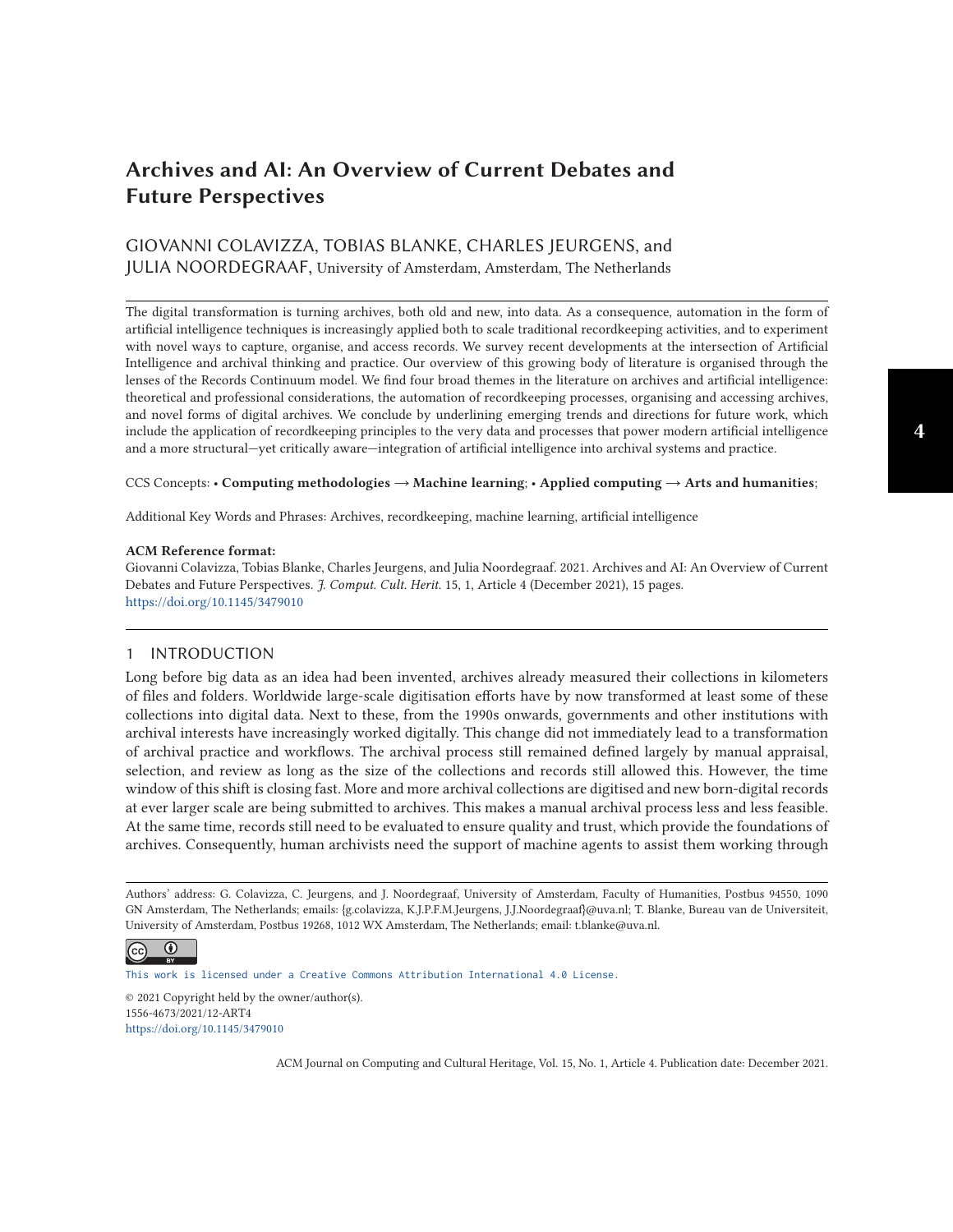#### 4:2 • G. Colavizza et al.

archival big data. The role of archivists is thus transformed, as they need to learn to make use of machine reasoning for appraisal and selection and to assess the assessments of machines. The archive becomes a big data organisation and like all big data organisations needs to at least partly put its trust into *Artificial Intelligence (AI)*, mostly in the form of machine learning, to deal with the transformation.

Across the world, archives acquire AI capacities to organise their workflows around the big data they have as well as to offer their big data to outside organisations. Ten years ago AI activities in archives were still largely experiments that showcased a potential, as they offered new ways of working with specific parts of the archival holdings like digitised newspaper collections. This has changed. We have recently observed a new trend where AI is used throughout the recordkeeping processes that characterise archives. *In this article, we survey recent research at the intersection of AI and archival processes, using the lenses of the Records Continuum model*.

To our knowledge, there is no such survey of the relationship between AI and archives. Romein [\[2020\]](#page-14-0) provides a detailed overview for the related field of digital history, while Fiorucci [\[2020\]](#page-13-0) contributes a closely related survey for cultural heritage in general. While neither survey considers the records' continuum that defines archives, they do observe that machine learning is adopted widely in the heritage sector in many spread-out experiments that target the specifics of individual collections, remarking how machine learning is now ubiquitous in memory institutions. Binmakhashen [\[2020\]](#page-13-0) is an example of a paper that surveys how machine learning can influence archival practices via the technical area of (automated) document processing, yet without taking a recordkeeping viewpoint. More closely related to our interests is Marciano [\[2018\]](#page-14-0). The authors start from the same assumption that archival practice will be transformed by new advanced digital methodologies such as machine learning. They go through a range of case studies to describe a new interdiscipline at the intersection of archival and computer science and make detailed suggestions for changes to archival education.

Our contribution is organised as follows: We start by clarifying the scope of the survey and our methodology to assemble related works. We discuss the literature, organising it in four broad thematic categories, which we identified. Finally, we critically discuss these trends and underline what future opportunities we see for this area of study.

#### 2 SCOPE OF THE SURVEY

Writing a survey article on how in academic journals and literature the impact of artificial intelligence on (institutional) archives and broader (social) archiving processes is discussed requires a clear demarcation of the field. We are not only interested in making a survey of the relationship between AI and archives located in the collections of heritage institutions, but in the relationship between AI and records in all its facets of creation, management, and use. For that reason, we use the inclusive recordkeeping approach, which embraces the disciplines that have traditionally been distinguished in records management and archiving. Recordkeeping activities are targeted at creating, maintaining and accessing complete, accurate, and reliable evidence of transactions that has the form of recorded information. Recordkeeping is grounded in core concepts such as provenance, context, and evidence.

This comprehensive recordkeeping perspective is most clearly embraced by the *theory of the Records Continuum* [Gilliland [2014;](#page-13-0) Upward [2018\]](#page-15-0). When reviewing the literature discussing artificial intelligence in the field of recordkeeping, we are interested in how this translates into the *four dimensions of the Records Continuum*, as illustrated in Figure [1.](#page-3-0)

The Records Continuum model provides a useful lens to structure the survey and to discuss the findings. The model offers a holistic, pluralist framework covering all aspects and dimensions of archiving: the creation of records, their capturing, organizing, and pluralising. The model not only includes records, but also actors and processes that underlie and affect the creation, management, organization, and use of records. Moreover, it presents these phases as circular and mutually influential. These dimensions have been a useful starting point for structuring the identified studies on artificial intelligence and archives, because they allowed us, on the one hand,

ACM Journal on Computing and Cultural Heritage, Vol. 15, No. 1, Article 4. Publication date: December 2021.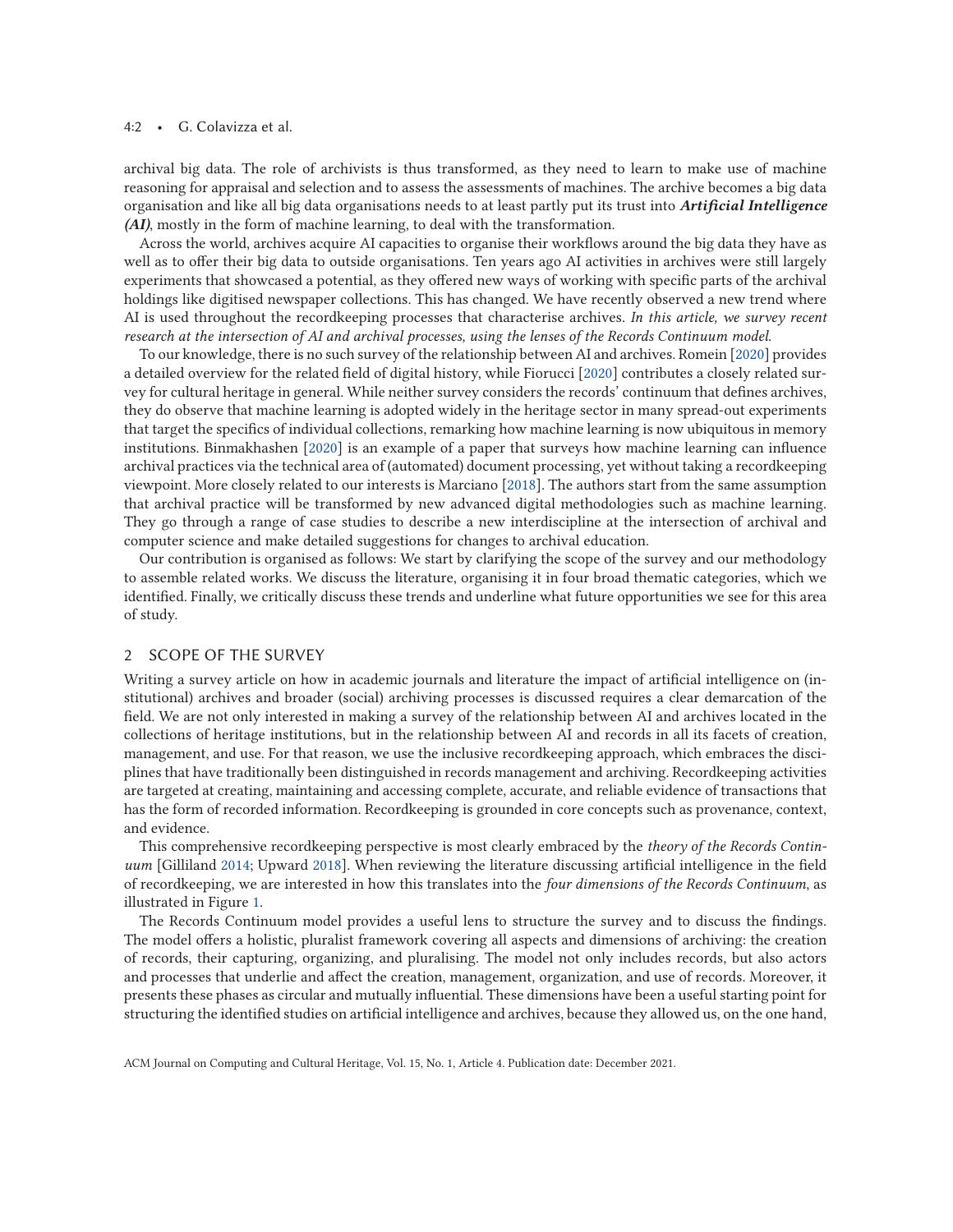<span id="page-3-0"></span>

Fig. 1. The Records Continuum model [Upward [2018\]](#page-15-0).

to identify exactly at which points of the archival process AI is employed and, on the other hand, to clarify how the use of AI influences the process of records creation, processing, and reuse. Within our survey, the Records Continuum model was not only useful for categorising, but also for reflecting on the findings. After all, the Records Continuum is not a linear model that only relates to the lifecycle of records. The added value of the model is to understand how different dimensions may influence each other. Using records for new purposes may imply that records are re-created and take new meaning on the axes of evidentiality, identity, transactionality, or recordkeeping containers. The Records Continuum model also helps to understand how activities and needs arising in one dimension may influence other dimensions; for example, how external societal expectations and norms (in the pluralise dimension) may have an impact on aspects of the creation, capture, and organisation of records.

For this survey, we use AI primarily as a proxy for **Machine Learning (ML)**, which is the study and development of computer programs that automatically learn from data. While we acknowledge that more generally ML can be considered as an application of AI, we deem it to be the most impactful and directly related to recordkeeping, as previously defined. ML also relates to recordkeeping via other technical research areas, including **Natural Language Processing (NLP)**, Computer Vision, Robotics, among others. Furthermore, we say artificial intelligence to make it clear that we are not only, or not even primarily, interested in technical systems, but instead in their application to recordkeeping—broadly construed—and what follows from it. We also use AI to encompass the professional, cultural, and societal consequences of automated systems for recordkeeping processes and for archivists.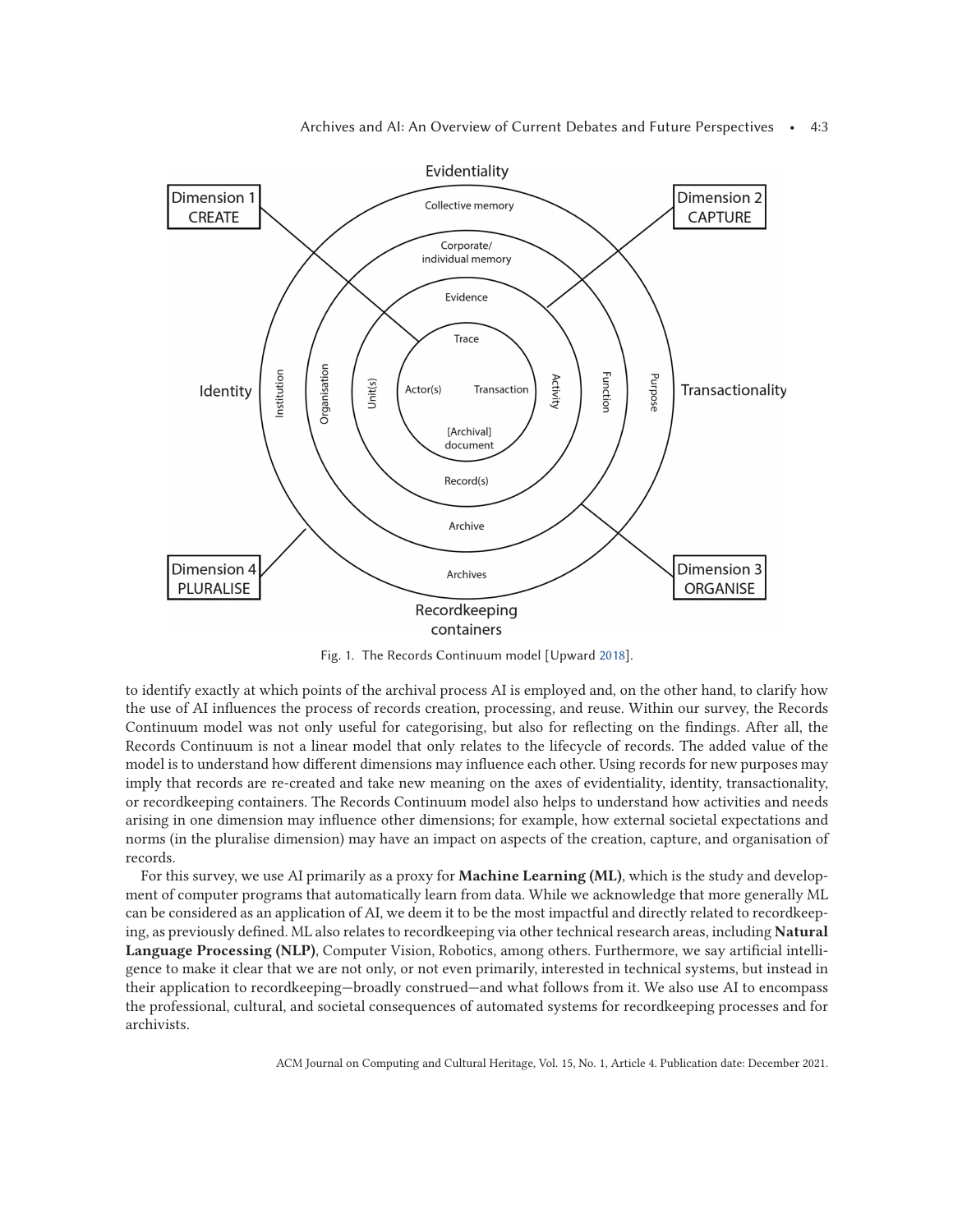### 4:4 • G. Colavizza et al.

#### 2.1 Methodology

To systematically collect references for this work, we proceeded as follows: First, we compiled a list of publication venues—journals and conferences—for the research areas of archive and information science and digital humanities. This list is made available as an appendix (Table [1\)](#page-11-0). While we acknowledge that many more venues and domains could fit this broad requirement—e.g., law, policing and surveillance, document processing—we deemed our selection to suffice as a starting point for representing the current debates on the topic at hand. For these venues, we sifted through all the issues of the past six years (2015 to 2020 included), up to the most recent one. Our motivation to select 2015 as a starting point has been two-fold: Modern AI is largely driven by recent advances in so-called deep learning, or the use of neural networks. While work on neural networks dates back several decades, it first became mainstream when a system using convolutional neural networks brought a 41% improvement over the next (non-neural) competitor at the 2012 ImageNet Large Scale Visual Recognition Challenge (ILSVRC) [Krizhevsky [2012\]](#page-14-0). Given the time needed for these innovations to impact a relatively distant field such as recordkeeping, it seemed to us reasonable to start our survey in 2015. A cursory look at publications before this date sufficed to confirm our decision. Second, we wanted to focus on current debates and future perspectives, hence considering modern AI.

Our sifting focused on selecting contributions with a direct or otherwise explicit reference to recordkeeping theory and practice. Therefore, we did not include purely technical work on archival materials, in the absence of an archival reflection, nor archival work in the absence of an explicit reference to AI. This led us to individuate a core set of publications, which we further discussed and organised according to the Records Continuum model. Furthermore, we used these publications as a seed for reference lookup: We checked their list of references and the citations they received to include more relevant materials even from outside of our original list of venues. Last, we complemented this expanded list with key and recent references that we deemed relevant according to our own expertise and that come from outside the archive and information science or digital humanities literature.

The result is a selection of 53 references, which we analyse here. We intend this not as a systematic review, but as a representative overview of the topic at hand, and we acknowledge the influence of our own perspectives into it.

#### 3 A SURVEY OF ARCHIVES AND AI

We organise the literature into four broad thematic sections: *Theoretical and professional considerations; Automating recordkeeping processes; Organising and accessing archives; Novel forms of digital archives*. This latter section also includes reference to recent emerging trends. Each section discussed related work using the Records Continuum model as framework of reference.

# 3.1 Theoretical and Professional Considerations

An important question is how the proliferation of AI affects formative archival concepts and archival theory. This discussion is mainly conducted in the context of the overall digital transformation and less specifically from an AI perspective. Moss [\[2018\]](#page-14-0) considers the transformation of the archive from a collection of administrative records into a collection of data as one of the most fundamental consequences of the datafication. This reconceptualisation of the archive to data "to be made sense of" means, among other things, that traditional methods of appraisal have become obsolete. Not only new human-machine-based tools are needed, but also new methods in the use and analysis of archives as data. Upward [\[2018\]](#page-15-0) announces the bankruptcy of managing records as end products and offers a new framework of recordkeeping informatics to support archiving processes. The reality of "cascading inscriptions" requires that information professionals engage with "nanosecond archiving in which everything is intertwined" and call for "new forms of professionalism that can authoritatively order the allocative power of new forms of computation" [Upward [2018\]](#page-15-0).

ACM Journal on Computing and Cultural Heritage, Vol. 15, No. 1, Article 4. Publication date: December 2021.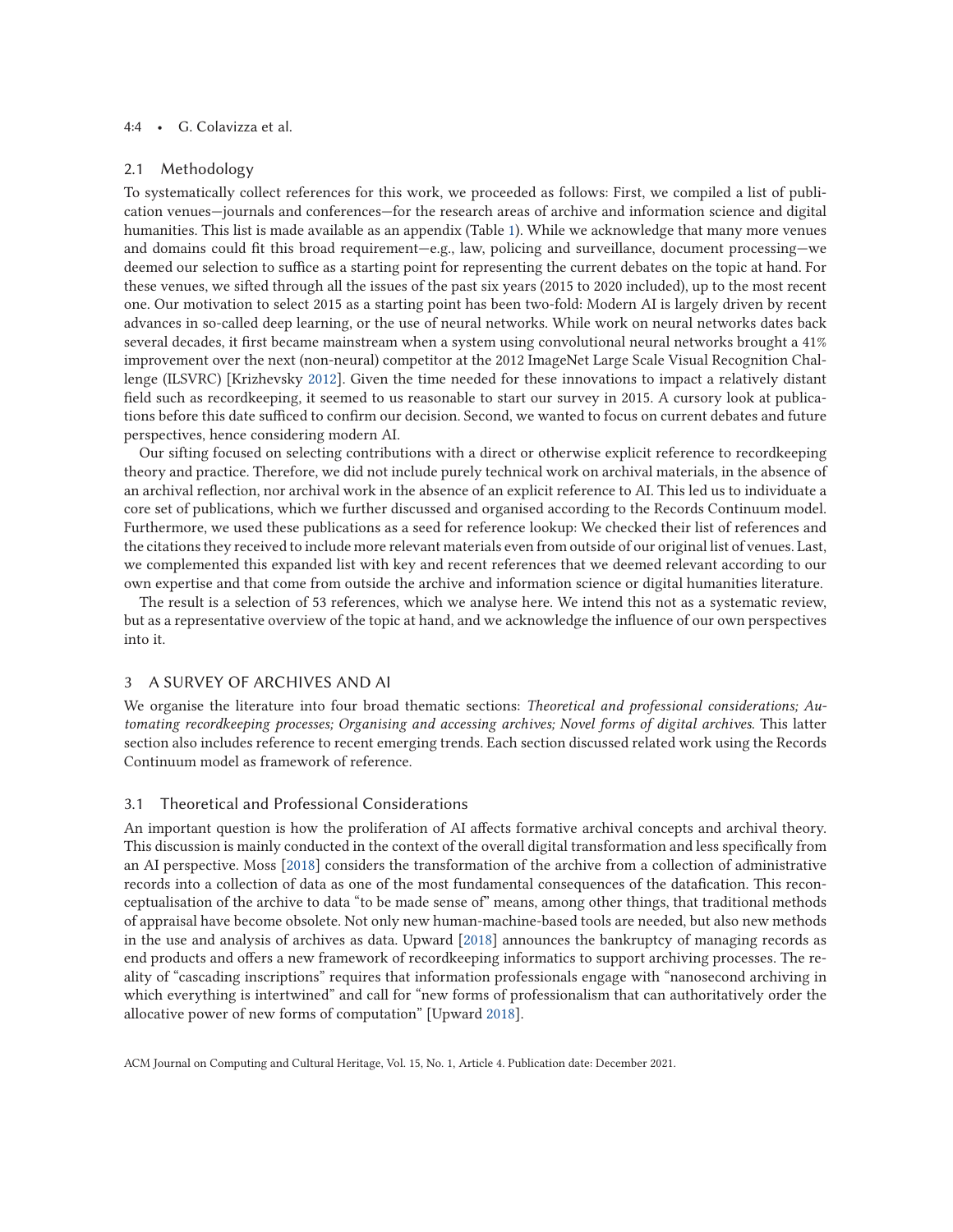There is a general awareness that the digital transformation has put pressure on archival concepts such as provenance and original order [Thibodeau [2016\]](#page-15-0), and this generates debates about the relevance and meaning of ingrained "archival notions of the record, evidence, fixity, permanence, uniqueness, authenticity, ownership, and custody" [Gilliland [2014\]](#page-13-0). These discussions, Thibodeau argues, often lead to unproductive positions, while a different approach could be enriching. He shows how concepts in archival science can be enriched and reformulated by incorporating systemic functional linguistics (which provides a framework for understanding provenance through empirical analysis of context) and graph theory (capturing diverse relationships) and will improve understanding of records, including the creation and use. Another fundamental discussion revolves around the contribution of recordkeeping to transparency and accountability of records that are based on algorithmic output. This touches on the creation and capture of records. Andresen [\[2020\]](#page-13-0) offers a discussion frame to find ways how explanations to algorithms may be documented. The frame is based on concepts from records management, philosophy of science, and legal studies. In a similar vein, Bunn [\[2020\]](#page-13-0) uses the lens of **eXplainable Artificial Intelligence (XAI)**, which requires to store not just the records but also the explanation. She argues that archives have to change—especially as the GDPR demands that the "meaningful information about the logic" involved in machine decision is made clear.

Looking at implications of AI for the profession, Theimer [\[2018\]](#page-15-0) sketches a picture of the future of the profession in which numerous archive tasks can and will be taken over by machines and algorithms. This implies that archivists need to become "masters of data" but at the same time the profession has to focus more on "narrative, storytelling, meaning-making, context providing (...) outreach and education [which] will be more important than ever" [Theimer [2018\]](#page-15-0). Rolan [\[2019\]](#page-14-0) observes an emerging gap between archivists who are familiar with AI concepts and those who are not and stresses the necessity of "retraining" to mitigate the knowledge and skills gap. Lemieux advocates setting up a new "transdiscipline" that draws archivists into the computational and draws computer scientists and software engineers into the archival. This dialogue is reflected in an emerging field that has been labelled as Computational Archival Science [Lemieux [2018;](#page-14-0) Marciano [2018\]](#page-14-0). Ranade [\[2018\]](#page-14-0) argues that technical advances require a significant shift in archival thinking, which brings usability, trust, and context in the center of archival work. Key components of this rethinking are acceptance of messiness and uncertainty and being transparent about the probabilistic nature and corresponding uncertainty of archival (meta)data. Upward [\[2018\]](#page-15-0) calls for a new discipline base that requires new professional groupings, new skills, and knowledge and concludes that "[t]he key to change lies with educators."

### 3.2 Automating Recordkeeping Processes and Decisions

One of the promising prospects of AI technologies is the potential to automate parts of the archival workflow. Discussions and expectations that relate to this potential are predominantly situated in the "Capture" and "Pluralise" dimensions of the Records Continuum model. Although Rolan et al. [\[2019\]](#page-14-0) envisage profound changes in archive work in the years to come, they are not very impressed with the progress in this field, which can be attributed to, among other things, the difficulties of transcending one's own discipline. Designing accurate AI applications is based on data, domain expertise, and data scientists who develop the algorithms. In addition, it should not be underestimated that significant groundwork (data preparation, developing workflows) needs to be done before AI can be successfully applied, and this is illustrated with four Australian cases. Manual, high-quality, and collaborative data curation remains a successful approach in some instances [Turchin [2015\]](#page-15-0).

### 3.3 Appraisal

Much of the reviewed literature on automating archiving processes focuses on issues of appraisal. Although modern recordkeeping guidelines emphasise that appraisal is a proactive and not a reactive approach to the creation, capture, and management of records, the reality is that recordkeeping professionals are confronted with everexpanding volumes of unstructured and non-categorised records. Artificial Intelligence has potential to assist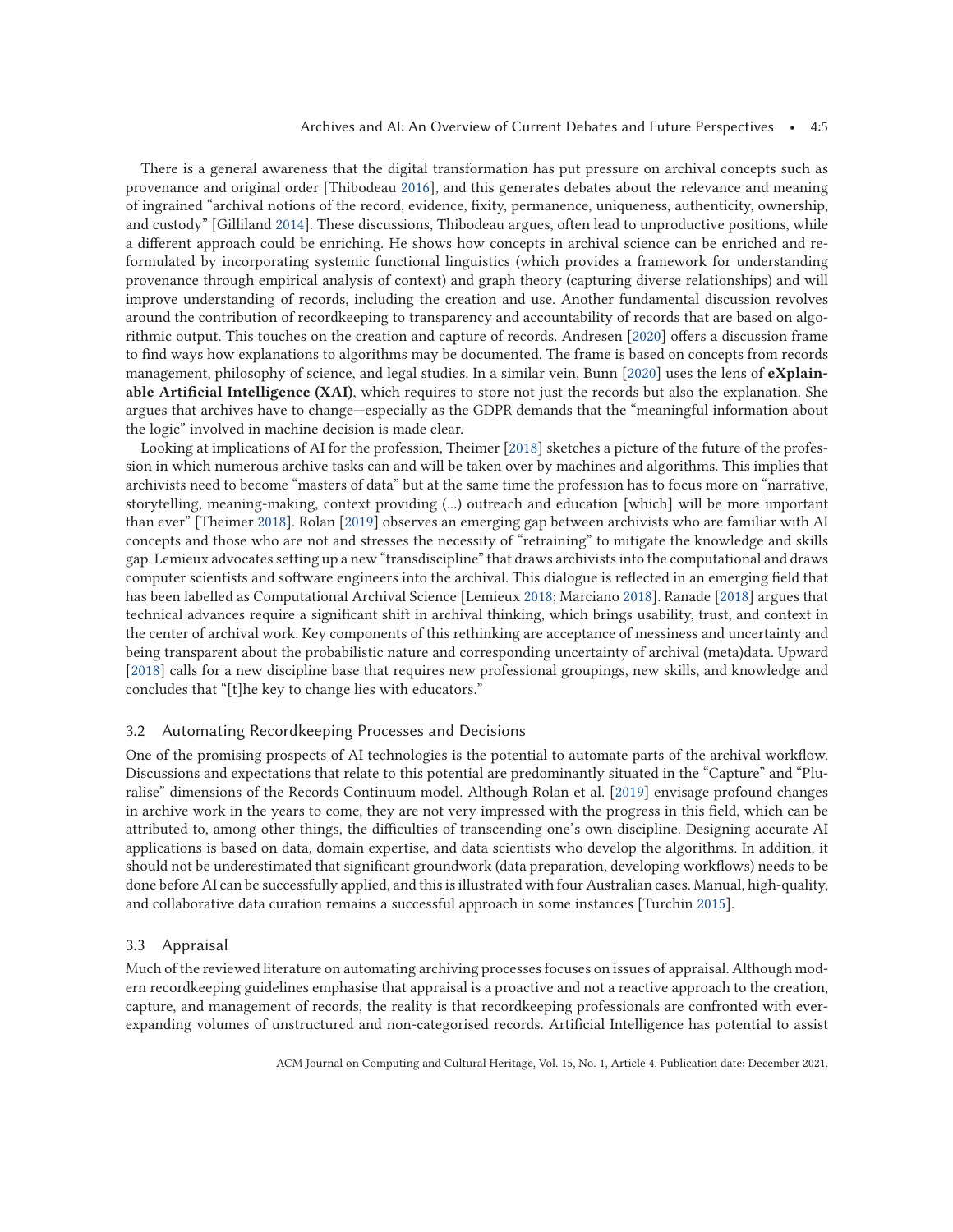### 4:6 • G. Colavizza et al.

managing such large volumes, and several authors report on experiments and investigations. Vellino [\[2016\]](#page-15-0) describes experiments in two email corpora and demonstrates that automatic classifiers can successfully be trained to replicate experts' decisions for identifying e-mails with and without business value. Lee [\[2018\]](#page-14-0) observes some progress in applying software support in archival processes, but argues that much more could be achieved by deploying digital forensics, natural language processing, and machine learning in developing better support in the vital recordkeeping domain of appraisal and he calls for more research. Hutchinson [\[2020\]](#page-13-0) provides this perspective by giving an overview of efforts of using NLP and machine learning in appraisal. He reviews several software tools (among others, ePADD, BitCurator NLP, ArchExtract, and a few commercial tools) and identifies and discusses five design principles (usable, interoperable, flexible, iterative, configurable) that NLP tools must adhere to to be successfully integrated into archival workflows. Shabou [\[2020\]](#page-14-0) report about an exploratory research in which a proof of concept and mock-up of an archival appraisal tool was developed to support the identification and extraction of structured and unstructured corporate data for timely disposal or transfer to an archival repository. The researchers designed a tool that combined a top-down archival approach (framework with appraisal dimensions, variables, and metrics) and bottom-up data-mining approach (automatic topic classification, full indexing, Named Entity Recognition) to facilitate appraisal of large quantities of digital records and data.

#### 3.4 Handling Sensitive Information

One of the most urgent challenges faced by government agencies and archival institutions is to prevent early disclosure of sensitive or personally identifiable information. At the same time, agencies want to avoid that an inability to identify sensitive information makes it virtually impossible to grant **freedom of information (FOI)** requests or to allow archival research. Baron [\[2017\]](#page-13-0) suggests various analytical approaches and techniques for identifying sensitive content and proposes a research agenda for the archival community to develop technologyassisted strategies. Schneider [\[2019\]](#page-14-0) describes how the software tool ePADD is used by five institutions for screening emails on sensitive, confidential, or legally restricted information. Similarly, Moss [\[2017\]](#page-14-0) advocates developing assistance tools for digital sensitivity review, but problematizes the concept of sensitivity by arguing that it is far too simple to suggest that merely the subject of a document defines what is sensitive. Sensitivity is highly dependent on contexts in which documents are produced and used. Therefore, the authors call for research in which contextual analysis is incorporated to be able to make nuanced decisions on sensitivity. Likewise, Souza [\[2016\]](#page-14-0) discusses the problems of identifying sensitive information and present an approach for automatic classification of documents in the archives of the state to check whether they can be released or should remain classified. Hutchinson [\[2018\]](#page-13-0) suggests that supervised machine learning could be a viable approach for a "triage" method of reviewing collections and identifying privacy sensitive records.

#### 3.5 Metadata

Another area of recordkeeping processes in which AI is discussed focuses on issues of description and extracting metadata. Büttner [\[2019\]](#page-13-0) reports on a small but successful proof of concept project in which semantic rule-based auto-classification for official documents in the Council of Europe was developed to relieve record creators from providing metadata and increases the quality of subject metadata. Spencer [\[2017\]](#page-15-0) describes how automated methods can be applied to identify relationships between records and how these technologies may help provide additional contexts to records.

## 4 ORGANISING AND ACCESSING ARCHIVES

The increasing amount of digitised and born-digital archival materials calls for the automation and even re-invention of the organisation and access to records. Several related contributions fall within the "Organise" and "Pluralise" Records Continuum dimensions, in the sense that they assume the existence of records that have already been created and captured. Yet, in so doing, they often create novel archival information in turn. A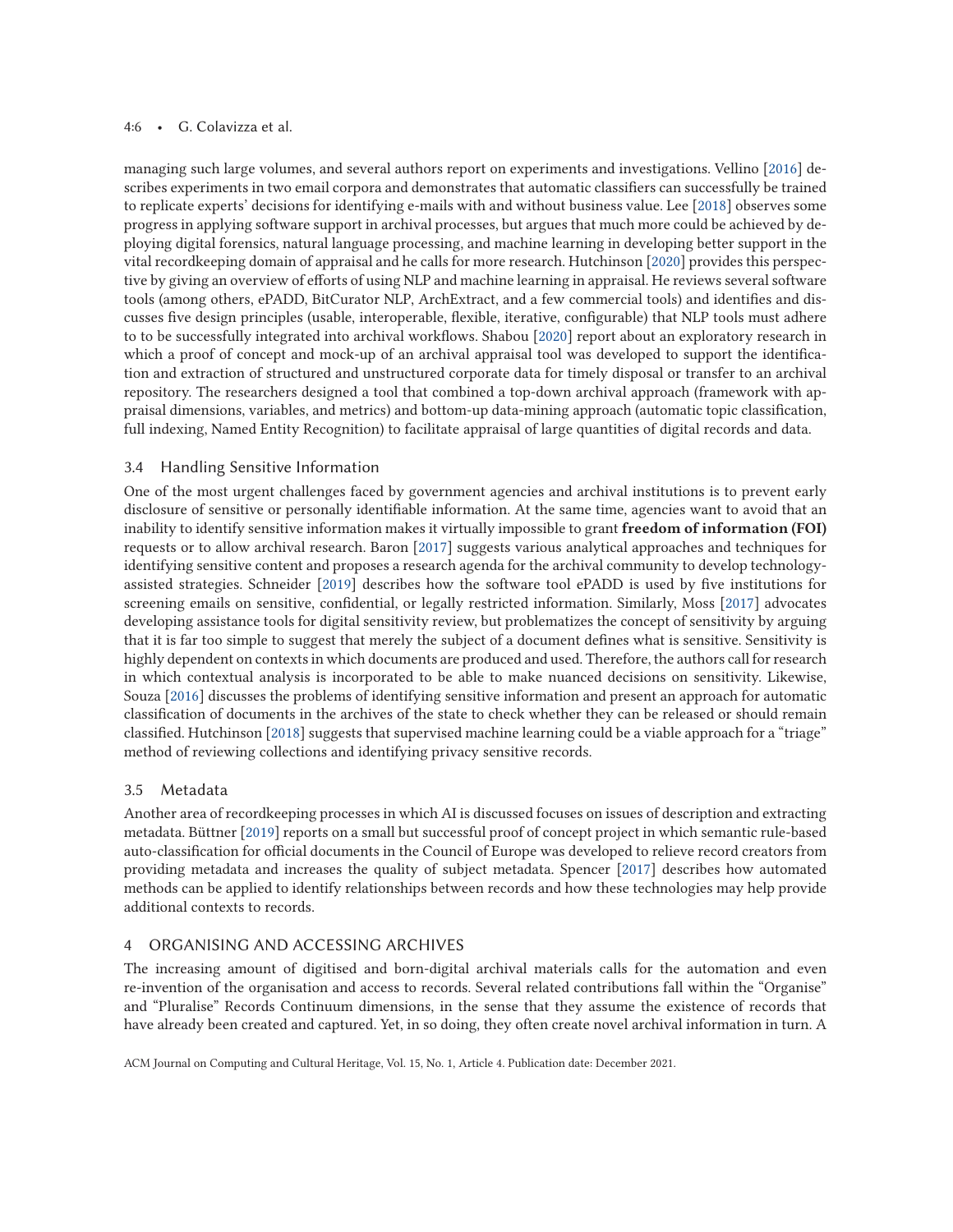common theme is that AI can be used to move beyond the traditional principles of organising and accessing archives by provenance and original order, which focused on inventories and descriptions of archival units. This approach can now be complemented by other means, primarily focused on the contents of records. This shift not only allows users to make sense of increasingly larger archival materials, but also to do so in a variety of novel ways.

#### 4.1 Automatic Content Extraction and Indexation

The use of AI to re-think how archives can be organised starts with the automatic extraction of contents and their indexing. While our focus here is not on technical document processing—see Binmakhashen [\[2020\]](#page-13-0) for a recent overview—we single out the contribution of *Transkribus* in this respect [Muehlberger [2019\]](#page-14-0). Transkribus is a tool that integrates image and text recognition models to facilitate Handwritten and Optical Character Recognition. The tool, accessible via a graphical interface or programmatically through APIs, is designed to "fit neatly in the archival workflow, making direct use of growing repositories of digitised images of historical texts." Transkribus is increasingly being adopted by archives and other institutions, playing a crucial role in expanding the use of AI to extract records' contents and make them searchable. Access to records' contents, in particular texts, in turn, allows using them for indexation. Colavizza [\[2019\]](#page-13-0) proposes to automatically create archival information systems leveraging historical indexes, often produced when an archive was still current. Since these indexes often focus on entities such as persons, places, or keywords, which occur across archival fonds, they effectively allow users to search an archive in a complementary way to provenance and original order. A similar intent is also the starting point of the *Traces through Time* project at the UK National Archives, which focuses on people as entities [Ranade [2016\]](#page-14-0). It was found that entity-based indexation, spanning across archival fonds, allowed to search the archive in a more "fluid" way. Entity-based indexation is often served as linked data [Wilde [2017\]](#page-15-0).

#### 4.2 Distant Reading Archival Records

A growing stream of work has focused on "distant reading" [Moretti [2013\]](#page-14-0) records' contents (see Bode [\[2017\]](#page-13-0) for a critique of the concept and related approaches in the context of literary studies). A popular method in this respect is topic modeling, which allows users to find "topics" in large textual collections, defined by frequently cooccurring terms. Chaney [\[2016\]](#page-13-0) presents the "capsule" model for analysing historical corpora containing events, with a case study on the US State Department cables. Their proposed methodology allows them to detect exceptional events deviating from common diplomatic parlance. Similarly, Blanke et al. [\[2017\]](#page-13-0) use both topic modelling and language models (word embeddings) to extract and study "epochs" in textual archives. An epoch is defined by them as a period of coherent use of language. Epochs are first individuated using dictionary-based measures and then qualified and analysed using topic models and word embeddings. Another application of topic models is to extract keywords for indexation. Hengchen [\[2016\]](#page-13-0) applies this methodology to the European Commission archives. They extract keywords and then match them to an existing thesaurus to enhance the discoverability of these holdings. Extracted keywords can also be enriched via language models to further enhance the semantic indexation of archival contents [Coeckelbergs [2020\]](#page-13-0). Distant reading is prominent, given the primarily textual nature of archival records, yet other forms of contents are also being worked upon. For example, Van Den Heuvel [\[2015\]](#page-15-0) compellingly makes the case for indexing both texts and visual contents, such as drawings, which circulated through epistolary networks across the Republic of Letters. Wevers [\[2019\]](#page-15-0) offers an accessible overview of the possibilities of modern-day AI for "distant viewing."

#### 4.3 Search and Retrieval

Searching and retrieving information contained in archival records has also been an active area of work. Lee [\[2019\]](#page-14-0) uses visual template matching and automatic classification to retrieve reference cards from the International Tracing Service digital archive, one of the largest and most heterogeneous collections of Holocaust-related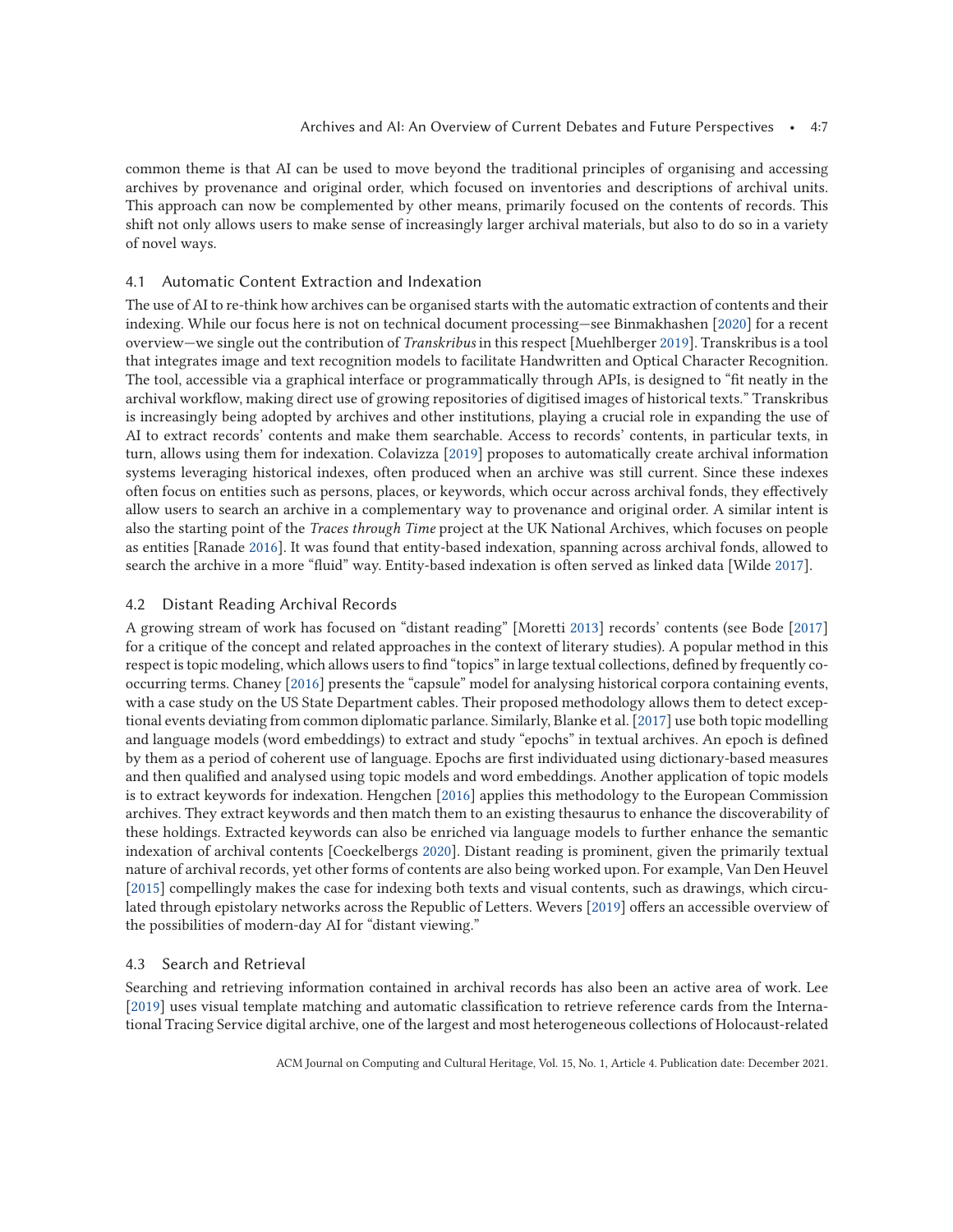#### 4:8 • G. Colavizza et al.

material. The need to aid archivists and other users to sift through possibly relevant records via automatic classification is also addressed by other predictive frameworks [Risi [2019\]](#page-14-0). Bell [\[2020\]](#page-13-0) takes, instead, a different approach based on archival catalogs. This work proposes to automatically aggregate archival description using text-mining techniques to aid their exploration. A complementary technique is used by the **EHRI project (European Holocaust Research Infrastructure)**. The project automatically synchronises archival metadata from several sources and complements them with user-generated metadata and thematic "virtual collections" [Bryant [2018\]](#page-13-0). Archival metadata is also used to organise archival materials in novel and richer ways; an example is the use of sentiment analysis applied to Germaine Greer's archive [Weber [2019\]](#page-15-0). Personalised retrieval is discussed by Bocyte [\[2020\]](#page-13-0) in the context of the Re:TV project, as an application of AI to support user engagement with audio-visual collections. Furthermore, AI methods are also being increasingly embedded into tools for the use of historians, allowing users to explore archival contents via information visualisation [Hinrichs [2015;](#page-13-0) Moretti [2016;](#page-14-0) Lansdall-Welfare [2020\]](#page-14-0).

The application of AI for search and retrieval has been critically discussed by historians. Problematising the use of full-text search within born-digital archives, Winters [\[2019\]](#page-15-0) calls for new approaches from archival science and artificial intelligence that are more sensitive to archival hierarchy and context, avoiding the pitfall of only finding what is known ("confirmation bias") in favour of seeking the unknown or surfacing gaps and absences in the data. In this sense, their contribution relates to other emergent reflections on born-digital archives [Chabin [2020\]](#page-13-0) and the use of archival thinking in machine learning [Jo [2019\]](#page-14-0), which we discuss below. A possible solution is "critical search" [Guldi [2018\]](#page-13-0). In her work, Guldi suggests that, rather than focusing on the application of a single tool to retrieve information from historical archives, a form of "tool criticism" should be applied at every step of a historian's search process in digital archives. This process is characterised by a series of steps alternating applying algorithms, reading, and critical reflection.

## 5 NOVEL FORMS OF DIGITAL ARCHIVES

In addition to providing new opportunities to automate various dimensions of the archival process, the proliferation of digital technologies in all areas of society also generates new forms of digital archives that extend the "Capture" and "Organise" domain of archives as institutions into the "Create" and "Pluralise" dimensions of the Records Continuum model. Artificial Intelligence technologies play multiple roles in this process. First, they facilitate new types of data collection, as in the embedded, semi-intelligent systems of the **Internet of Things (IoT)**. Based on two use cases (water-quality sensor data and automatic number plate recognition) Sødring [\[2020\]](#page-14-0) argues that government agencies using such IoT systems should make sure that the way the resulting information is captured and organised complies with laws, regulations, and expectations regarding privacy and other public values. The authors contend that the eight generally accepted record-keeping principles (accountability, transparency, integrity, protection, compliance, availability, retention, and disposition) might provide guidance for organising these new forms of digital archive.

Similarly, Chabin [\[2020\]](#page-13-0) demonstrates how principles of archival science can help to improve the quality of data collection and processing outside legally defined record-keeping contexts. Based on a case study, the body of documentation collected by the French government during the "great national debate" that was launched as a response to the protests of the so-called "yellow vests" movement in early 2019, Chabin shows how adopting a "diplomatic approach" to authenticating the documents could have made it possible to extract knowledge on the population of contributors and their behaviour. In addition, she argues that adding an unsupervised approach to the analysis of this born digital archive could have revealed "the diversity and richness of the citizen's voice in its entirety" [Chabin [2020\]](#page-13-0), including topics and proposals not included in the reference frame of the government's official questions that initially guided the analysis. Here, AI technology and methods are presented as a means for realising a more democratic, inclusive form of data collection and analysis.

AI technologies also allow for the capture and organisation of records of events that would normally escape the legally or self-defined collection policies of institutional archives. For example, Sönmez [\[2016\]](#page-14-0) describes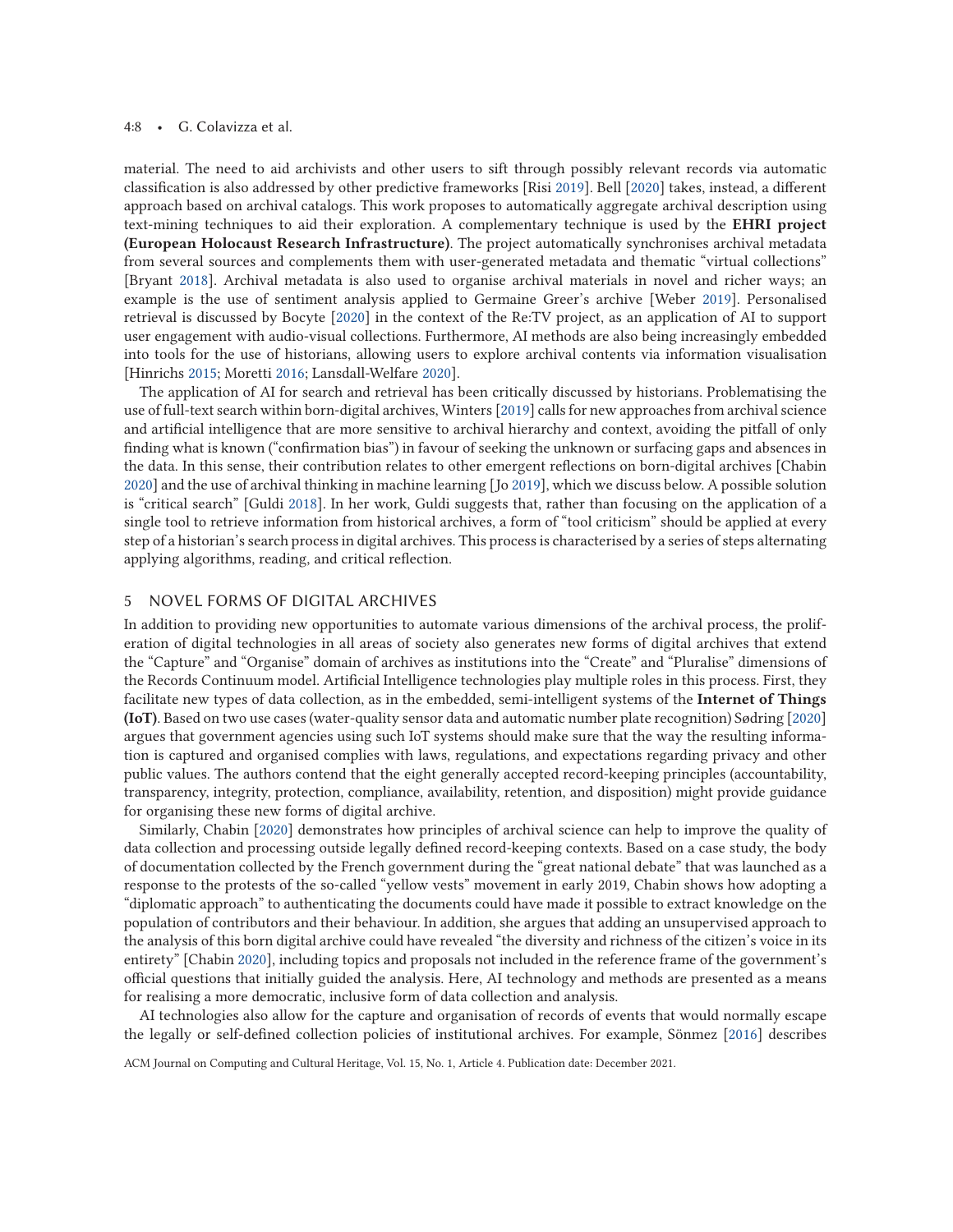a system for automatically crawling digital resources on social protests in Brazil, whereby a classifier detects protest-related reports in a newswire feed and entity extraction is used for indexing the records. The result is a new protest database that includes events such as strikes, rallies, boycotts, protests, and riots, as well as their attributes such as location, participants, and ideology.

In other cases, AI technologies and methods are propagated for analysing the new, vast collections of born digital records that emerge both within and outside established archival institutions. Connelly [\[2020\]](#page-13-0) discusses the use of NLP techniques for extracting metadata from diplomatic documents in the Freedom of Information Archive database. They demonstrate the potential of this approach by creating a new index for "country importance" in the context of US foreign policy priorities. Milligan [\[2016\]](#page-14-0) sees great potential in Web archives such as the Internet Archive for research on recent history because, in spite of the fact that websites are not representative of the entire population, they do record the voices of millions of non-elite individuals. Black [\[2016\]](#page-13-0) discusses the use of Web scraping as a means for analysing Web archival data, allowing scholars to contribute a humanities perspective to the study of the internet. He also contends that the lessons learned from Web scraping are useful for the text mining of large-scale digitised archival collections, such as newspaper collections. The Archives Unleashed Project [Ruest [2020\]](#page-14-0) aims "to make petabytes of historical internet content accessible to scholars and others interested in researching the recent past" by providing access to thematic collections of websites archived with the Internet Archive's Archive-It tool and a toolkit to employ those resources in a research workflow. Lynch [\[2017\]](#page-14-0) shifts the perspective from the data and events to the tools used to capture and process them. He addresses the problem of stewardship for algorithms and argues that current archival techniques and training are insufficient to preserve a perspective of the current "age of algorithms" for the future. Lynch also provides a few preliminary suggestions on how to change the education of archivists to capture what algorithms do to us.

#### 5.1 Emerging Trends

Attention to the role of AI in archival processes is not limited to the recordkeeping community. Recently, the topic has received attention from the perspective of AI technology development and implementation, in particular from scholars that reflect on the ethics of AI as a socio-technical practice. Gupta et al. [\[2020\]](#page-13-0) explore the ramifications of centralised, due process archival systems on marginalised communities (consisting of people marginalised on the basis of culture, race, gender, age, physical, or mental abilities). They propose to develop AI systems that are able to detect the low-traffic, fragmented pockets on the internet where some of the smaller communities built and maintain their own archives, as such pointing towards the use of AI for a more equitable, inclusive form of archiving. However, Jo [\[2019\]](#page-14-0) turns to the standards for archival selection and description that have been developed over centuries of recordkeeping and explores their potential as a model for curating less-biased, more-transparent, and inclusive socio-cultural training data for machine learning. Finally, Mohamed [\[2020\]](#page-14-0) more generally explores decades of critical thinking in the Humanities and argues that this knowledge provides a conceptual framework for the development and implementation of a more inclusive, culturally responsive AI.

#### 6 DISCUSSION

Our survey surfaced several trends of interest. According to Moss [\[2018\]](#page-14-0), the digital transformation is reconfiguring the archive from a collection of administrative records into a collection of data. Indeed, traditional archival principles and concepts are under pressure, with AI often used to probe their boundaries and even move beyond them. Notable examples are the principles of provenance and original order, traditionally used to organise and access records, which constitute but one approach to these ends when considering the vast digitised or borndigital archives we presently contend with. AI, in this sense, is used to bring alternative, more fluid orderings to the archive, for example, by indexing it using the contents of the records. While archival principles discover their limitations, they also could find new life in a datafied world. Emerging challenges from the AI community call for the application of recordkeeping know-how to the data powering modern-day AI systems [Jo [2019\]](#page-14-0). Such issues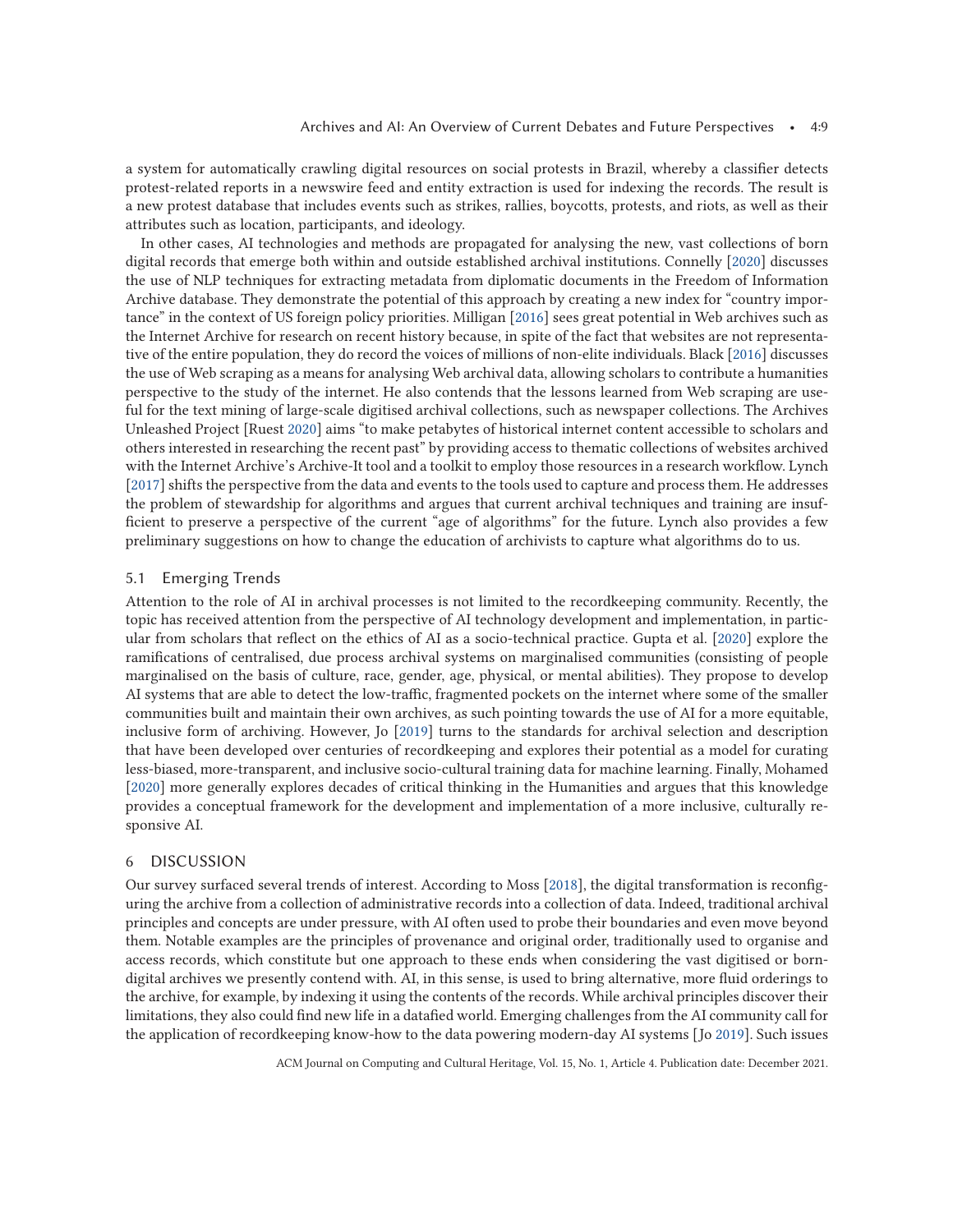#### 4:10 • G. Colavizza et al.

include data provenance, appraisal, contextualisation, transparency, and accountability: all topics where archivists have a rich tradition to offer. Taking up these calls for action will require re-thinking the training of professional archivists: From our survey, it appears that, while this need is acknowledged, solutions are still wanting.

Looking at the use of AI as part of archival processes, we observe a rich and growing activity focused on automating them. AI is experimented with to automate, in part or full, key archival processes such as appraisal and metadata creation. While these efforts have already delivered practical results, or hold the promise to do so, we also note a still limited reflexive attitude towards AI. The limitations of AI in automating archival processes, not to mention its (sometimes unintended) consequences, are still largely to be discussed and addressed in the literature. A key example are the biases, and their ethical consequences, which might be introduced by AI decisions. Encouraging first steps in this respect (e.g., Bunn [2019]) should not distract from the realisation that most discussion about the technical, ethical, and societal implications of using AI in archival processes are yet to take place.

A similar consideration applies for the use of AI to organise and access archives in novel ways. A rich set of contributions is bringing about a re-consideration of how to experience and use archives and the information they contain. While a better integration of AI techniques in archival information systems remains to be developed, the work we have surveyed is encouraging in showcasing how AI can be applied to better serve the needs of a more varied user base. A direction for future work, which we find to still be underexplored, considers the implications of using AI to organise and access archives for researchers and scholars. In particular, there is ample room to design and develop AI-powered solutions to improve and enrich the way scholars can use archives. For this to happen, more interdisciplinary exchanges comprising archivists, AI researchers, and humanities scholars (e.g., historians) will need to take place (see Guldi [\[2018\]](#page-13-0); Winters [\[2019\]](#page-15-0)). Digital transformations and, in particular, the Web, are also broadening what is, or can be considered, a record. Novel forms of born-digital archives, from the Internet of Things to social media, rely on AI not only to be organised and accessed, but even to be created and captured in the first place (e.g., Ruest [\[2020\]](#page-14-0)). AI has also shown its potential for supporting more democratic and inclusive forms of archiving, for example by surfacing, preserving, and making available records from underrepresented communities and minority groups (e.g., Gupta [\[2020\]](#page-13-0)). Such novel forms of archives pose unprecedented challenges and opportunities to archivists, both in terms of re-thinking archival processes and sheer scale.

Through the lenses of the Records Continuum model, we have found that a large share of work within the scope of our survey focuses on the organise and pluralise dimensions, to a lesser degree on the capture dimension, and to a minimal degree on the create dimension. This is, to some extent, understandable: AI is primarily used to automate processes in existing archives, e.g., after their digitisation or when born-digital, and to improve their accessibility. Yet, we note that, according to the Records Continuum model, records are in a constant "state of becoming": When using AI even at the outermost dimensions, archivists are creating new archival information in turn. The recognition of this "continuum," not to mention its integration into archival processes and systems, is still largely to come.

In closing, this survey demonstrates how important interdisciplinary exchanges will be in the future. On the one hand, (digital) humanists should collaborate with archivists to create and deploy fit-for-purpose archival solutions leveraging AI techniques. On the other hand, computer scientists and archivists should jointly reflect on the implications of AI for recordkeeping and, vice versa, on the contributions recordkeeping has to make to the advancement and appropriate use of data and AI, in and for society. In this respect, our survey leaves out key related areas of research—including AI and law and the ethics of AI—which might be profitably covered in future work.

### 7 CONCLUSIONS

With archivists increasingly becoming custodians of larger and larger datasets and with no established approaches yet to address these new challenges, we have analysed the growing explorations of AI technologies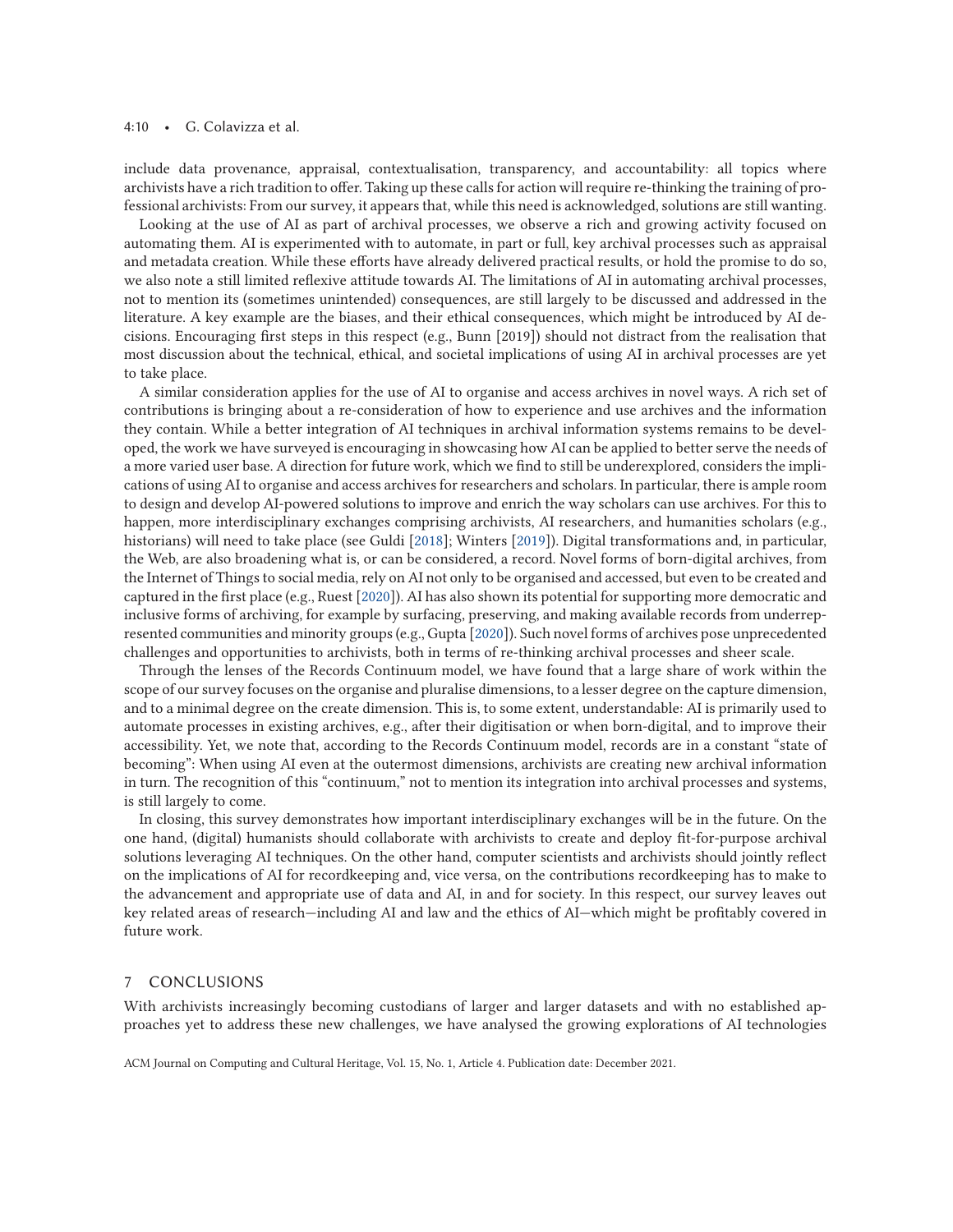<span id="page-11-0"></span>for archives. This survey has provided a first and unique comprehensive overview of such work. We proceeded by seeking out approaches that have already had a significant influence on existing recordkeeping practices. Our contribution also lies in the methodology and structure we have given the work that has been surveyed, by framing it within the Records Continuum model.

Using the Records Continuum model, we have identified four distinct areas as well as future emerging trends. We started with the question how the integration of AI changes the theoretical foundations of archival practice. Here, we found several areas of overlap with more general concerns in archives about digital transformations. Beyond theoretical concerns, AI methodologies and technologies are already actively used to automate parts of the archival workflows, especially around the "Capture" and "Organise" dimensions of the Records Continuum model. Next, we investigated novel AI techniques used with regards to the "Organise" and "Pluralise" Records Continuum dimensions. There is much excitement within the archival communities about the potential of AI technologies here. In terms of organisation, AI helps archives break out of the limitations of traditional archival units while also maintaining their strengths, e.g., in terms of provenance. Future opportunities are to be found in terms of translating these strengths into the AI world. Archival provenance, for instance, needs specific techniques to be captured and maintained. AI techniques are also widely used to gain new insights from the nowdigital collections, pluralise them through novel forms of retrieval and distant reading that allow archives to connect directly to new communities such as digital humanities. Finally, we described the role of AI technologies to open up new types of archives such as social media collections or diaries, which extend our current institution-focused ideas of archives. Because of their scale, these pose distinct challenges in terms of organisation and access to these collections that can only be solved with further AI technology development, which sets access to these collections apart from commercial **Application Programming Interfaces (APIs)**. Only this way can the core archival mission of building trust in the past record be sustained.

While much progress has been made, more research and direct work in and with archives is needed. We still see in particular gaps in terms of transforming the many experiments into lasting archival practice and infrastructure, and suggest that more work should concentrate on improving the trust into these AI techniques by developing a stronger ethical framework and a better understanding of their impact on research practices. We also think that more work is needed to update the theoretical foundations of archival practice with the recent developments in AI. Last, we single out the opportunity for recordkeeping contributions to the advancement and appropriate use of AI by bringing expertise on provenance, appraisal, contextualisation, transparency, and accountability to the world of data.

# A APPENDIX

| Venue                                                                                    | <b>Type</b>         | Latest issue            |
|------------------------------------------------------------------------------------------|---------------------|-------------------------|
| AI & Society                                                                             | Journal             | 35, 1 (September), 2020 |
| Archival Science                                                                         | Journal             | 20, 3, 2020             |
| Archivaria                                                                               | Journal             | 89, Spring, 2020        |
| Archives and Manuscripts                                                                 | Journal             | 48, 2, 2020             |
| Archives and Records                                                                     | Journal             | 41, 1, 2020             |
| Artificial Intelligence and Digital Heritage: Challenges and<br>Opportunities (ARTIDIGH) | Conference/Workshop | 2020                    |
| Big Data & Society                                                                       | Journal             | 7, 2 (December), 2020   |
| Collections: A Journal for Museum and Archives Professionals                             | Journal             | 14, 1, 2018             |
| COMMA                                                                                    | Journal             | 2019, 1, 2020           |

#### Table 1. List of Venues

(Continued)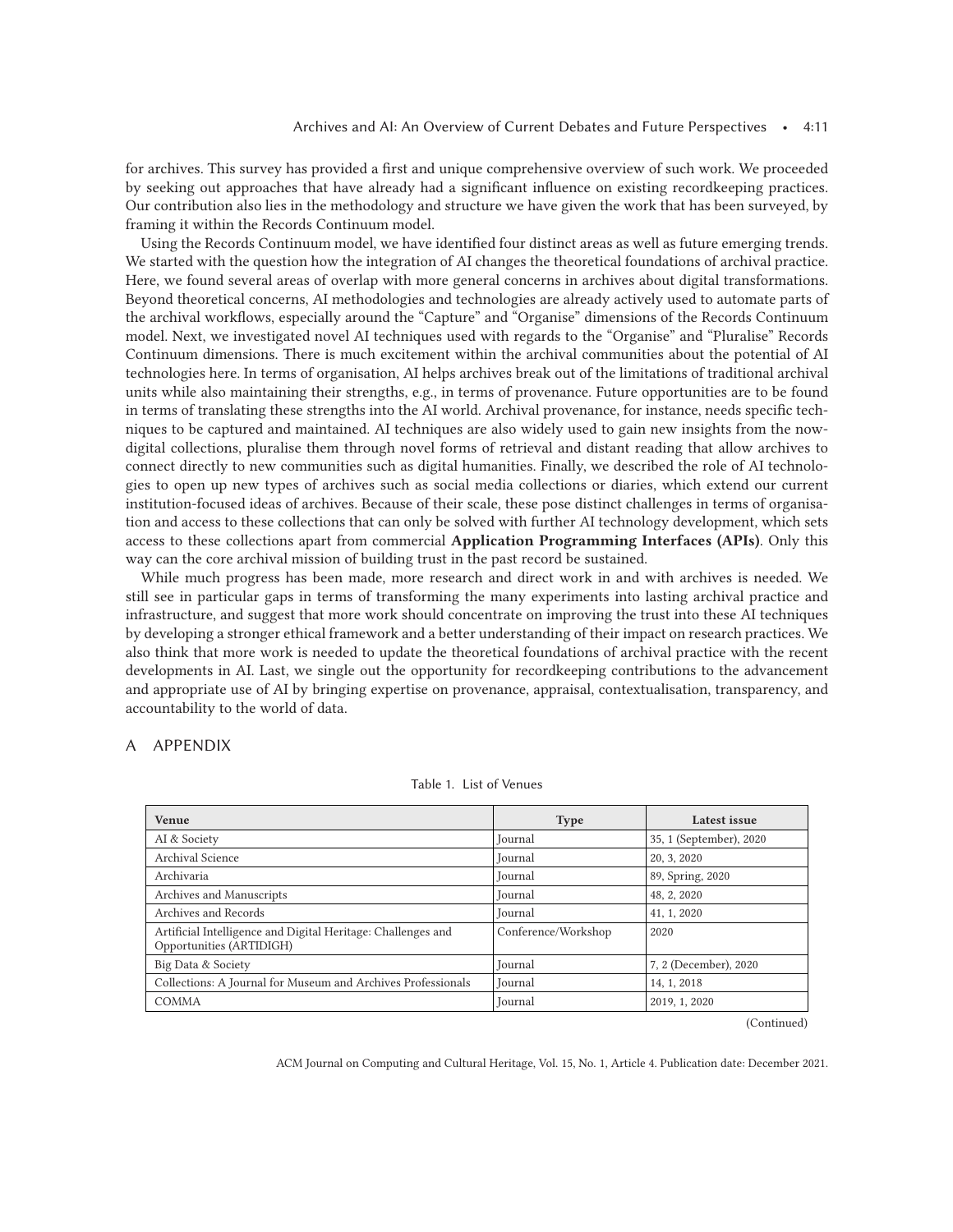# 4:12 • G. Colavizza et al.

#### Table 1. Continued

| Venue                                                                                                        | <b>Type</b>         | Latest issue         |
|--------------------------------------------------------------------------------------------------------------|---------------------|----------------------|
| Computational Archival Science at IEEE Big Data                                                              | Conference/Workshop | 2018                 |
| Computational Linguistics for Cultural Heritage, Social<br>Sciences, Humanities and Literature (LaTeCH-CLfL) | Conference/Workshop | 2019                 |
| Conference on Natural Language Processing (KONVENS)                                                          | Conference          | 2020                 |
| DH Benelux Journal                                                                                           | Journal             | v2.2020              |
| Digital Humanities Quarterly (DHQ)                                                                           | Journal             | 14, 3, 2020          |
| Digital Medievalist                                                                                          | Journal             | 10, 2015-16          |
| Digital Scholarship in the Humanities (DSH)                                                                  | Journal             | 32, 2 (June), 2020   |
| <b>Digital Studies</b>                                                                                       | Journal             | 10, 1, 2020          |
| Document Analysis Systems                                                                                    | Conference/Workshop | 2020                 |
| e-heritage workshop at ICCV                                                                                  | Conference/Workshop | 2019                 |
| Fashion, Art, Design workshop recurring at ICCV/CVPR                                                         | Conference/Workshop | 2020                 |
| Frontiers in Digital Humanities                                                                              | Journal             | 2020                 |
| HistoInformatics                                                                                             | Conference/Workshop | 2019                 |
| Humanist Studies & the Digital Age                                                                           | Journal             | 6, 1, 2019           |
| Information Discovery and Delivery                                                                           | <b>Journal</b>      | 48, 3, 2020          |
| International Conference on Frontiers of Handwriting<br>Recognition (ICFHR)                                  | Conference          | 2018                 |
| International Journal of Digital Curation                                                                    | Journal             | 15, 1, 2020          |
| International Journal of Digital Humanities                                                                  | Journal             | 2, 2019              |
| International Journal of Document Analysis and Recognition                                                   | Journal             | 23, 3, 2020          |
| International Journal of Humanities and Arts Computing                                                       | Journal             | 14, 1-2, 2020        |
| International Journal of Information Management                                                              | Journal             | 52, June, 2020       |
| Journal of Archival Organization                                                                             | Journal             | 17, 1-2, 2020        |
| Journal of Cultural Analytics                                                                                | Journal             | July, 2020           |
| Journal of Data Mining and Digital Humanities                                                                | Journal             | August, 2020         |
| Journal of Documentation                                                                                     | Journal             | 76, 5, 2020          |
| Journal of Information Science                                                                               | Journal             | 46, 4, 2020          |
| Journal of Open Humanities Data                                                                              | Journal             | 6, 2020              |
| Journal of the Association for Information Science and<br>Technology (JASIST)                                | Journal             | 71, 10, 2020         |
| Journal on Computing and Cultural Heritage                                                                   | Journal             | 13, 3, 2020          |
| Proceedings of the FIAT/IFTA Media Management Seminars                                                       | Conference          | 2017                 |
| Records Management Journal                                                                                   | Journal             | 30, 2, 2020          |
| The American Archivist                                                                                       | Journal             | 82, 2, 2019          |
| The Journal of Contemporary Archival Studies                                                                 | Journal             | 7,2020               |
| The Moving Image                                                                                             | Journal             | 19, 1 (Spring), 2019 |
| <b>Visarts</b>                                                                                               | Conference/Workshop | 2020                 |
| Visual Pattern Extraction and Recognition for Cultural Heritage<br>Understanding (VIPERC)                    | Conference/Workshop | 2020                 |

The column "Latest issue" contains the latest volume, issue, and year that we took into account for each venue, or the latest edition for conferences and workshops.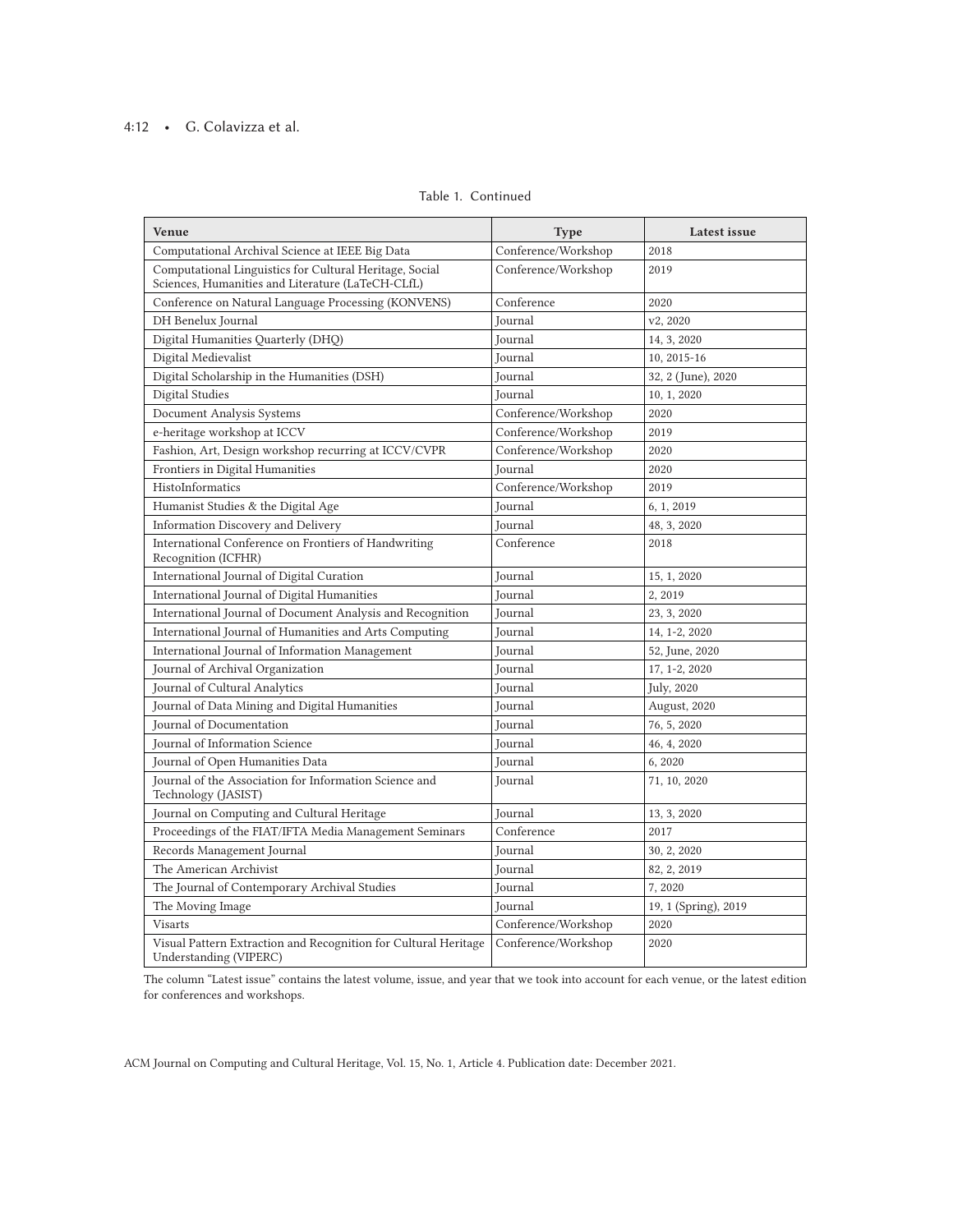#### <span id="page-13-0"></span>REFERENCES

- Herbjørn Andresen. 2020. A discussion frame for explaining records that are based on algorithmic output. *Rec. Manag. J.* 30, 2 (2020), 129–41. <https://doi.org/10.1108/RMJ-04-2019-0019>
- Jason R. Baron and Nathaniel Payne. 2017. Dark archives and edemocracy: Strategies for overcoming access barriers to the public record archives of the future. In *Conference for E-Democracy and Open Government (CeDEM)*, 3–11. IEEE. <https://doi.org/10.1109/CeDEM.2017.27>
- Mark Bell. 2020. From tree to network: Reordering an archival catalogue. *Records Management Journal*. 30, 3 (2020), 379–394. [https://doi.org/](https://doi.org/10.1108/RMJ-09-2019-0051) [10.1108/RMJ-09-2019-0051](https://doi.org/10.1108/RMJ-09-2019-0051)
- Galal M. Binmakhashen and Sabri A. Mahmoud. 2020. Document layout analysis: A comprehensive survey. *ACM Comput. Surv.* 52, 6 (2020), 1–36. <https://doi.org/10.1145/3355610>
- Michael L. Black. 2016. The world wide web as complex data set: Expanding the digital humanities into the twentieth century and beyond through internet research. *Int. J. Human. Arts Comput.* 10, 1 (2016), 95–109. <https://doi.org/10.3366/ijhac.2016.0162>
- Blanke Tobias and Jon Wilson. 2017. Identifying epochs in text archives. In *IEEE International Conference on Big Data (Big Data)*. [https:](https://doi.org/10.1109/BigData.2017.8258172) [//doi.org/10.1109/BigData.2017.8258172](https://doi.org/10.1109/BigData.2017.8258172)
- Rasa Bocyte and Johan Oomen. 2020. Content adaptation, personalisation and fine-grained retrieval: Applying AI to support engagement with and reuse of archival content at scale. In *12th International Conference on Agents and Artificial Intelligence*. [https://doi.org/10.5220/](https://doi.org/10.5220/0009188505060511) [0009188505060511](https://doi.org/10.5220/0009188505060511)
- Katherine Bode. 2017. The equivalence of "close" and "distant" reading; or, toward a new object for data-rich literary history. *Mod. Lang. Quart.* 78, 1 (2017), 77–106. <https://doi.org/10.1215/00267929-3699787>
- Mike Bryant, Linda Reijnhoudt, and Boyan Simeonov. 2018. In-place synchronisation of hierarchical archival descriptions. In *IEEE International Conference on Big Data (Big Data)*. <https://doi.org/10.1109/BigData.2018.8622517>
- Jenny Bunn. 2020. Working in contexts for which transparency is important: A recordkeeping view of explainable artificial intelligence (XAI). *Rec. Manag. J.* 30, 2 (2020), 143–53. <https://doi.org/10.1108/RMJ-08-2019-0038>
- Büttner Gesa. 2019. Auto-classification in an international organization: Report from a feasibility study. *Comma* 2 (2017), 15–26. [https:](https://doi.org/10.3828/comma.2017.2.2) [//doi.org/10.3828/comma.2017.2.2](https://doi.org/10.3828/comma.2017.2.2)
- Marie-Anne Chabin. 2020. The potential for collaboration between AI and archival science in processing data from the French great national debate. *Rec. Manag. J.* 30, 2 (2020), 241–52. <https://doi.org/10.1108/RMJ-08-2019-0042>
- Allison Chaney, Hanna Wallach, Matthew Connelly, and David Blei. 2016. Detecting and characterizing events. In *Conference on Empirical Methods in Natural Language Processing*. Association for Computational Linguistics (ACL).
- Mathias Coeckelbergs and Seth Van Hooland. 2020. Concepts in topics. using word embeddings to leverage the outcomes of topic modeling for the exploration of digitized archival collections. In *Data and Information in Online Environments*, Rogério Mugnaini (Ed.) *(Lecture Notes of the Institute for Computer Sciences, Social Informatics and Telecommunications Engineering,* Vol. 319). Springer International Publishing, Cham. [https://doi.org/10.1007/978-3-030-50072-6\\_4](https://doi.org/10.1007/978-3-030-50072-6_4)
- Giovanni Colavizza , Maud Ehrmann, and Fabio Bortoluzzi. 2019. Index-driven digitization and indexation of historical archives. *Front. Digit. Human.* 6 (Mar. 2019). <https://doi.org/10.3389/fdigh.2019.00004>
- Matthew J. Connelly, Raymond Hicks, Robert Jervis, Arthur Spirling, and Clara H. Suong. 2020. Diplomatic documents data for international relations: The *Freedom of Information Archive* Database. *Confl. Manag. Peace Sci.* June (2020), 073889422093032. [https://doi.org/10.1177/](https://doi.org/10.1177/0738894220930326) [0738894220930326](https://doi.org/10.1177/0738894220930326)
- Marco Fiorucci , Marina Khoroshiltseva, Massimiliano Pontil, Arianna Traviglia, Alessio Del Bue, and Stuart James. 2020. Machine learning for cultural heritage: A survey. *Pattern Recog. Lett.* 133 (2020), 102–108. <https://doi.org/10.1016/j.patrec.2020.02.017>
- Anne J. Gilliland. 2014. *Conceptualizing 21st-century Archives*. Society of American Archivists, Chicago.
- Jo. Guldi. 2018. Critical search: A procedure for guided reading in large-scale textual corpora. *J. Cult. Analyt.* 3, 1 (2018). [https://doi.org/10.](https://doi.org/10.22148/16.030) [22148/16.030](https://doi.org/10.22148/16.030)
- Abhishek Gupta and Nikitasha Kapoor. 2020. Comprehensiveness of archives: A modern AI-enabled approach to build comprehensive shared cultural heritage. In *Workshop Datafication and Cultural Heritage—Provocations, Threats, and Design Opportunities*. [https://arxiv.org/pdf/](https://arxiv.org/pdf/2008.04541.pdf) [2008.04541.pdf.](https://arxiv.org/pdf/2008.04541.pdf)
- Simon Hengchen, Mathias Coeckelbergs, Seth van Hooland, Ruben Verborgh, and Thomas Steiner. 2016. Exploring archives with probabilistic models: Topic modelling for the valorisation of digitised archives of the European Commission. In *IEEE International Conference on Big Data (Big Data)*. <https://doi.org/10.1109/BigData.2016.7840981>
- Uta Hinrichs, Beatrice Alex, Jim Clifford, Andrew Watson, Aaron Quigley, Ewan Klein, and Colin M. Coates. 2015. Trading consequences: A case study of combining text mining and visualization to facilitate document exploration. *Digit. Scholar. Human.* 30 (suppl\_1) (2015). i50–i75. <https://doi.org/10.1093/llc/fqv046>
- Tim Hutchinson. 2018. Protecting privacy in the archives: Supervised machine learning and born-digital records. In *IEEE International Conference on Big Data (Big Data)*. <https://doi.org/10.1109/BigData.2018.8621929>
- Tim Hutchinson. 2020. Natural language processing and machine learning as practical toolsets for archival processing. *Rec. Manag. J.* 30, 2 (2020), 155–74. <https://doi.org/10.1108/RMJ-09-2019-0055>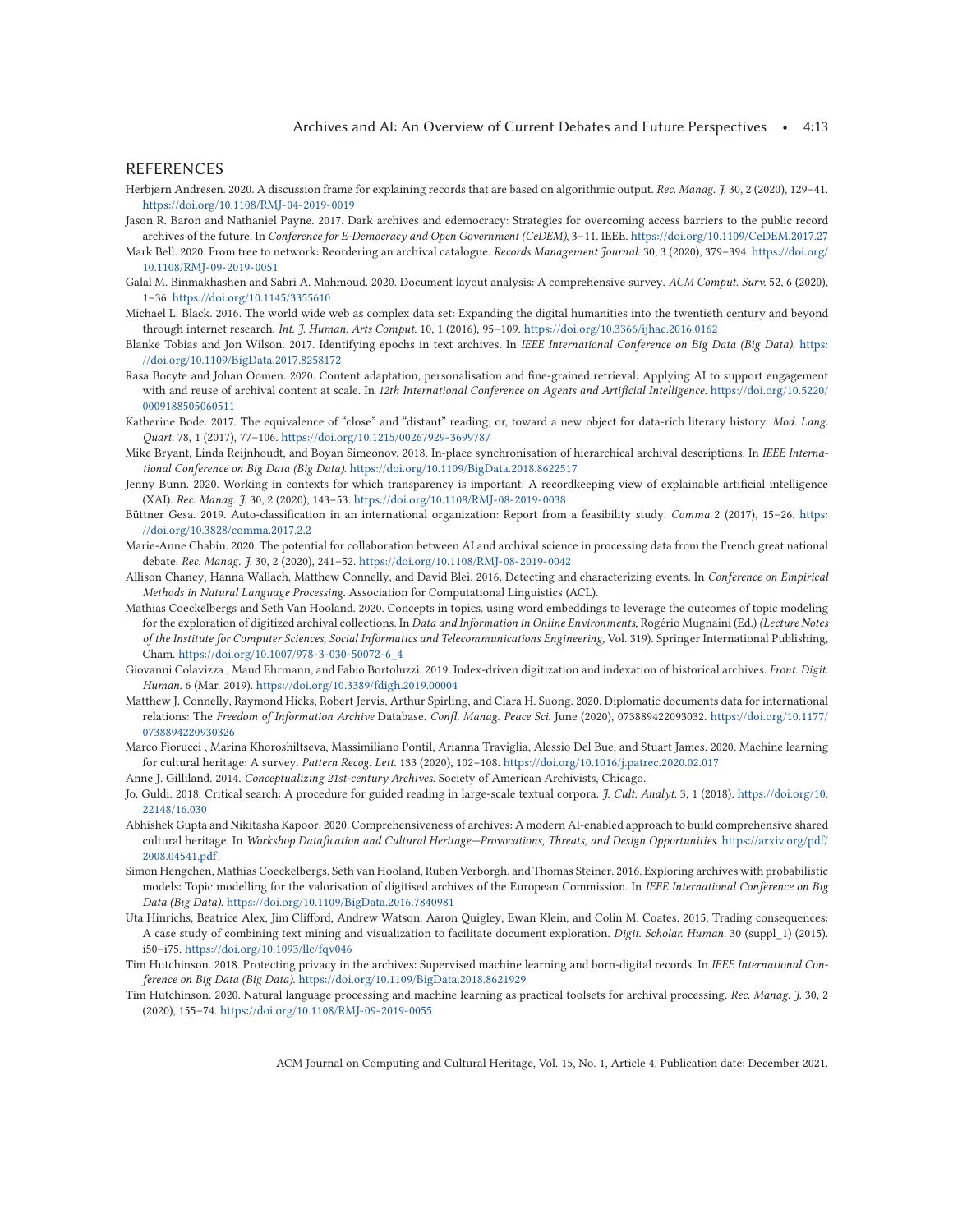#### <span id="page-14-0"></span>4:14 • G. Colavizza et al.

- Jo Eun Seo and Timnit Gebru. 2019. Lessons from archives: Strategies for collecting sociocultural data in machine learning. In *Conference on Fairness, Accountability, and Transparency.* ACM. <https://doi.org/10.1145/3351095.3372829>
- Alex Krizhevsky, Ilya Sutskever, and Geoffrey E. Hinton. 2012. Imagenet classification with deep convolutional neural networks. In *Conference on Advances in Neural Information Processing Systems.* 1097–1105. Retrieved from: [http://papers.nips.cc/paper/4824-imagenet](http://papers.nips.cc/paper/4824-imagenet-classification-w)[classification-w.](http://papers.nips.cc/paper/4824-imagenet-classification-w)
- Thomas Lansdall-Welfare and Nello Cristianini. 2020. History playground: A tool for discovering temporal trends in massive textual corpora. *Digit. Scholar. Human.* 35, 2 (2020), 328–41. <https://doi.org/10.1093/llc/fqy077>
- Benjamin Charles Germain Lee. 2019. Machine learning, template matching, and the international tracing service digital archive: Automating the retrieval of death certificate reference cards from 40 million document scans. *Digit. Scholar. Human.* 34, 3 (2019), 513–35. [https:](https://doi.org/10.1093/llc/fqy063) [//doi.org/10.1093/llc/fqy063](https://doi.org/10.1093/llc/fqy063)
- Christopher A. Lee. 2018. Computer-assisted appraisal and selection of archival materials. In *IEEE International Conference on Big Data (Big Data)*. <https://doi.org/10.1109/BigData.2018.8622267>
- Victoria Lemieux. 2018. The future of archives as networked, decentralized, autonomous and global. In *Archival Futures*, Caroline Brown, Ed. Facet Publishing, London, 33–44.

Lynch Clifford. 2017. Stewardship in the "Age of Algorithms". *First Mond*. Dec. (2017). <https://doi.org/10.5210/fm.v22i12.8097>

- Makhlouf Shabou, Basma, Julien Tièche, Julien Knafou, and Arnaud Gaudinat. 2020. Algorithmic methods to explore the automation of the appraisal of structured and unstructured digital data. *Rec. Manag. J.* 30, 2 (2020), 175–200. <https://doi.org/10.1108/RMJ-09-2019-0049>
- Richard Marciano, Victoria Lemieux, Mark Hedges, Maria Esteva, William Underwood, Michael Kurtz, and Mark Conrad. 2018. Archival records and training in the age of big data. In *Advances in Librarianship* Johnna Percell, Lindsay C. Sarin, Paul T. Jaeger, and John Carlo Bertot (Eds.). Emerald Publishing Limited. <https://doi.org/10.1108/S0065-28302018000044B010>
- Ian Milligan. 2016. Lost in the infinite archive: The promise and pitfalls of web archives. *Int. J. Human. Arts Comput.* 10, 1 (2016), 78–94. <https://doi.org/10.3366/ijhac.2016.0161>
- Shakir Mohamed, Marie-Therese Png, and William Isaac. 2020. Decolonial AI: Decolonial theory as sociotechnical foresight in artificial intelligence. *Philos. Technol.* <https://doi.org/10.1007/s13347-020-00405-8>
- Moretti Franco. 2013. *Distant Reading*. Verso, London, New York.
- Moretti Giovanni, Rachele Sprugnoli, Stefano Menini, and Sara Tonelli. 2016. ALCIDE: Extracting and visualising content from large document collections to support humanities studies. *Knowl.-based Syst.* 111 (2016), 100–112. <https://doi.org/10.1016/j.knosys.2016.08.003>
- Michael Moss and Tim Gollins. 2017. Our digital legacy: An archival perspective. *J. Contemp. Archiv. Stud.* 4, 2 (2017) Retrieved from: [https:](https://elischolar.library.yale.edu/jcas/vol4/iss2/3) [//elischolar.library.yale.edu/jcas/vol4/iss2/3.](https://elischolar.library.yale.edu/jcas/vol4/iss2/3)
- Michael Moss, David Thomas, and Tim Gollins. 2018. The reconfiguration of the archive as data to be mined. *Archivaria* 86 (Fall 2018), 118–51. Guenter Muehlberger, Louise Seaward, Melissa Terras, Sofia Ares Oliveira, Vicente Bosch, Maximilian Bryan, Sebastian Colutto et al. 2019.
- Transforming scholarship in the archives through handwritten text recognition: Transkribus as a case study. *J. Document.* 75, 5 (2019), 954–76. <https://doi.org/10.1108/JD-07-2018-0114>
- Sonia Ranade. 2016. Traces through time: A probabilistic approach to connected archival data. In *IEEE International Conference on Big Data (Big Data)*. <https://doi.org/10.1109/BigData.2016.7840983>
- Sonia Ranade. 2018. Access technologies for the disruptive digital archive. In *Archival Futures*, Caroline Brown (Ed.). Facet Publishing, London, 79–98.
- Risi Joseph, Amit Sharma, Rohan Shah, Matthew Connelly, and Duncan J. Watts. 2019. Predicting history. *Nat. Hum. Behav.* 3, 9 (2019), 906–912. <https://doi.org/10.1038/s41562-019-0620-8>
- Rolan Gregory, Glen Humphries, Lisa Jeffrey, Evanthia Samaras, Tatiana Antsoupova, and Katharine Stuart. 2019. More human than human? Artificial intelligence in the archive. *Arch. Manusc*. 47, 2 (2019), 179–203. <https://doi.org/10.1080/01576895.2018.1502088>
- C. Annemieke Romein, Max Kemman, Julie M. Birkholz, James Baker, Michel De Gruijter, Albert Meroño-Peñuela, Thorsten Ries, Ruben Ros, and Stefania Scagliola. 2020. State of the field: Digital history. *History* 105 (365), 291–312. <https://doi.org/10.1111/1468-229X.12969>
- Nick Ruest, Jimmy Lin, Ian Milligan, and Samantha Fritz. 2020. The archives unleashed project: Technology, process, and community to improve scholarly access to web archives. In *ACM/IEEE Joint Conference on Digital Libraries in 2020*. ACM. [https://doi.org/10.1145/3383583.](https://doi.org/10.1145/3383583.3398513) [3398513](https://doi.org/10.1145/3383583.3398513)
- J. Schneider, C. Adams, S. DeBauche, R. Echols, C. McKean, J. Moran, and D. Waugh. 2019. Appraising, processing, and providing access to email in contemporary literary archives. *Arch. Manusc.* 47, 3 (2019), 305–26. <https://doi.org/10.1080/01576895.2019.1622138>
- Thomas Sødring , Petter Reinholdtsen, and David Massey. 2020. A record-keeping approach to managing IoT-data for government agencies. *Rec. Manag. J.* 30, 2 (2020), 221–39. <https://doi.org/10.1108/RMJ-09-2019-0050>
- Çağıl Sönmez, Arzucan Özgür, and Erdem Yörük. 2016. Towards building a political protest database to explain changes in the welfare state. In *10th SIGHUM Workshop on Language Technology for Cultural Heritage, Social Sciences, and Humanities*. [https://doi.org/10.18653/v1/](https://doi.org/10.18653/v1/W16-2113) [W16-2113](https://doi.org/10.18653/v1/W16-2113)
- Renato Rocha Souza, Flavio Codeco Coelho, Rohan Shah, and Matthew Connelly. 2016. Using artificial intelligence to identify state secrets. *ArXiv:1611.00356 [Cs].*